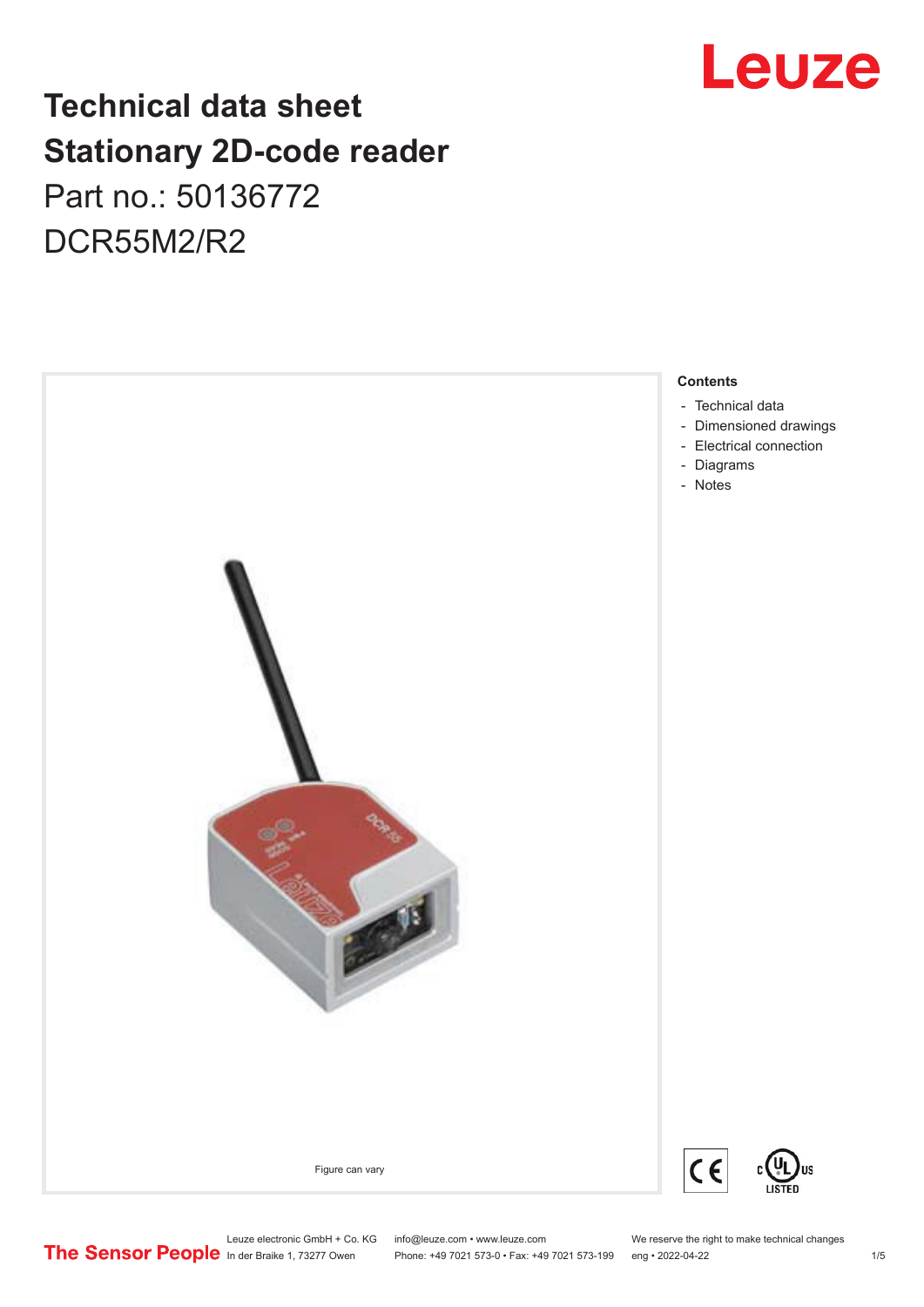# <span id="page-1-0"></span>**Technical data**



| <b>Basic data</b>                              |                                  | Swi                               |
|------------------------------------------------|----------------------------------|-----------------------------------|
| Series                                         | <b>DCR 55</b>                    | Swi                               |
| <b>Functions</b>                               |                                  | <b>Interface</b>                  |
| <b>Software functions</b>                      | Reading of 1D codes              | <b>Type</b>                       |
|                                                | Reading of 2D codes              |                                   |
|                                                |                                  | <b>RS 232</b>                     |
| <b>Read data</b>                               |                                  | <b>Function</b>                   |
|                                                |                                  | <b>Transmis</b>                   |
| Code types, readable                           | 2/5 Hong Kong<br>2/5 Interleaved | Data forn                         |
|                                                | <b>2/5 NEC</b>                   | <b>Connectio</b>                  |
|                                                | 2/5 Straight                     |                                   |
|                                                | <b>Australian Post</b>           | Number of                         |
|                                                | Aztec                            |                                   |
|                                                | <b>BC412</b>                     | Connec<br><b>Function</b>         |
|                                                | Canada Post                      |                                   |
|                                                | Codabar                          |                                   |
|                                                | Codablock F                      |                                   |
|                                                | Code 11                          | Type of c                         |
|                                                | Code 128                         | <b>Cable ler</b>                  |
|                                                | Code 32                          | <b>Sheathin</b>                   |
|                                                | Code 39                          | Cable co                          |
|                                                | Code 49                          | Number                            |
|                                                | Code 93                          |                                   |
|                                                | Data Matrix Code                 | <b>Mechanica</b>                  |
|                                                | <b>EAN/UPC</b>                   | Design                            |
|                                                | <b>GS1 Databar</b>               | Dimension                         |
|                                                | HanXin                           | <b>Housing ma</b>                 |
|                                                | Intelligent Mail                 | <b>Metal housi</b>                |
|                                                | Japan Post                       | Lens cover                        |
|                                                | <b>KIX Code</b>                  | Net weight                        |
|                                                | Korea Post                       | <b>Housing co</b>                 |
|                                                | QR code                          |                                   |
| <b>Optical data</b>                            |                                  | <b>Type of fast</b>               |
| Reading distance                               | 30  425 mm                       | <b>Operation</b>                  |
| LED group                                      | Exempt group (in acc. with EN    |                                   |
|                                                | 62471:2008)                      | Type of disp                      |
| Camera resolution, horizontal                  | 1,280 px                         | Type of con                       |
| Camera resolution, vertical                    | 960 px                           | <b>Environm</b>                   |
| <b>Modulus size</b>                            | $0.1270.528$ mm                  |                                   |
|                                                |                                  | <b>Ambient ter</b>                |
| Electrical data                                |                                  | <b>Ambient ter</b>                |
|                                                |                                  | Relative hu                       |
| Performance data                               |                                  | <b>Certification</b>              |
| Supply voltage U <sub>R</sub>                  | 4.75  5.25 V, DC                 |                                   |
| Current consumption, max.                      | 425 mA                           | Degree of p                       |
| <b>Inputs</b>                                  |                                  | Certification                     |
| Number of digital switching inputs             | 1 Piece(s)                       |                                   |
|                                                |                                  |                                   |
| <b>Switching inputs</b>                        |                                  | <b>Test proced</b><br>with standa |
|                                                |                                  |                                   |
| Digital switching input 1                      |                                  |                                   |
| <b>Function</b>                                | Reading gate                     |                                   |
| <b>Outputs</b>                                 |                                  |                                   |
| Number of digital switching outputs 1 Piece(s) |                                  |                                   |
|                                                |                                  |                                   |

|                      | <b>Switching output 1</b>                                        |                           |
|----------------------|------------------------------------------------------------------|---------------------------|
|                      | <b>Switching element</b>                                         | <b>Transistor, NPN</b>    |
|                      | <b>Interface</b>                                                 |                           |
|                      | Type                                                             | <b>RS 232</b>             |
|                      |                                                                  |                           |
|                      | <b>RS 232</b>                                                    |                           |
|                      | <b>Function</b>                                                  | Process                   |
|                      | <b>Transmission speed</b>                                        | 9,600  115,200 Bd         |
|                      | Data format                                                      | configurable              |
|                      | <b>Connection</b>                                                |                           |
|                      | <b>Number of connections</b>                                     | 1 Piece(s)                |
|                      |                                                                  |                           |
|                      | <b>Connection 1</b><br><b>Function</b>                           | Data interface            |
|                      |                                                                  |                           |
|                      |                                                                  | Signal IN                 |
|                      |                                                                  | Signal OUT                |
|                      |                                                                  | Voltage supply            |
|                      | <b>Type of connection</b>                                        | Cable                     |
|                      | <b>Cable length</b>                                              | 2,000 mm                  |
|                      | <b>Sheathing material</b>                                        | <b>PUR</b>                |
|                      | Cable color                                                      | <b>Black</b>              |
|                      | <b>Number of conductors</b>                                      | 7-wire                    |
|                      | <b>Mechanical data</b>                                           |                           |
|                      | Design                                                           | Cubic                     |
|                      | Dimension (W x H x L)                                            | 31.5 mm x 20 mm x 40.3 mm |
|                      | <b>Housing material</b>                                          | Metal                     |
|                      | <b>Metal housing</b>                                             | Diecast aluminum          |
|                      | Lens cover material                                              | Plastic                   |
| Net weight           |                                                                  | 89 g                      |
| <b>Housing color</b> |                                                                  | Red                       |
|                      |                                                                  | Silver                    |
|                      | Type of fastening                                                | Mounting thread           |
|                      | <b>Operation and display</b>                                     |                           |
|                      | Type of display                                                  | LED                       |
|                      | Type of configuration                                            | Software                  |
|                      | <b>Environmental data</b>                                        |                           |
|                      |                                                                  |                           |
|                      | Ambient temperature, operation                                   | 050 °C                    |
|                      | Ambient temperature, storage                                     | $-2060 °C$                |
|                      | <b>Relative humidity (non-condensing)</b>                        | 10  90 %                  |
|                      | <b>Certifications</b>                                            |                           |
|                      | Degree of protection                                             | IP 54                     |
|                      | <b>Certifications</b>                                            | c UL US                   |
|                      |                                                                  | <b>FCC</b>                |
|                      |                                                                  | RoHS                      |
|                      | Test procedure for EMC in accordance EN 61326-1<br>with standard |                           |
|                      |                                                                  |                           |

**Voltage type** DC

**Switching outputs**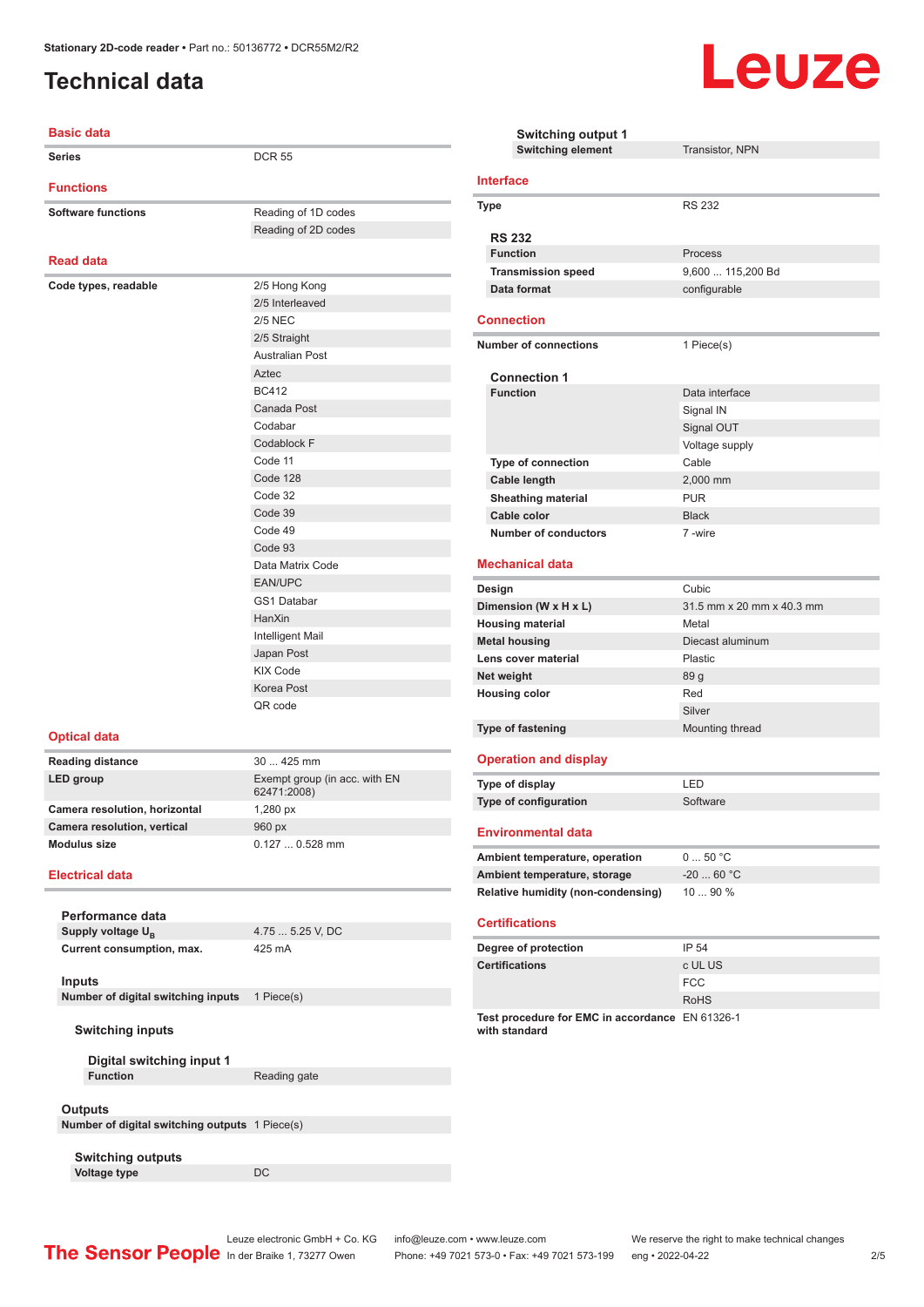# <span id="page-2-0"></span>**Technical data**

| <b>Customs tariff number</b> | 84719000 |
|------------------------------|----------|
| <b>ECLASS 5.1.4</b>          | 27280103 |
| <b>ECLASS 8.0</b>            | 27280103 |
| <b>ECLASS 9.0</b>            | 27280103 |
| ECLASS 10.0                  | 27280103 |
| <b>ECLASS 11.0</b>           | 27280103 |
| <b>ECLASS 12.0</b>           | 27280103 |
| <b>ETIM 5.0</b>              | EC002550 |
| <b>ETIM 6.0</b>              | EC002999 |
| <b>ETIM 7.0</b>              | EC002999 |

# **Dimensioned drawings**

All dimensions in millimeters

11,6



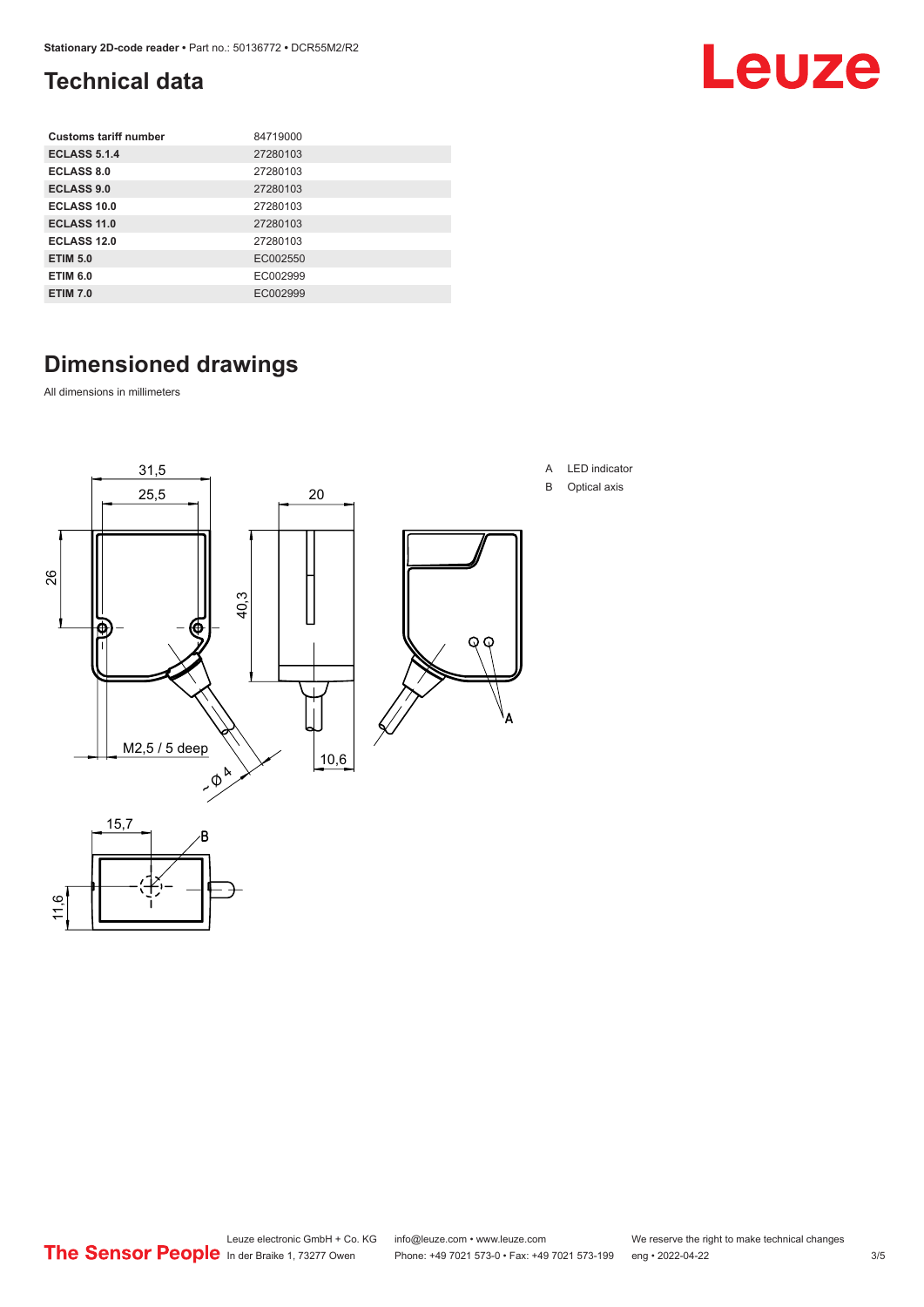## <span id="page-3-0"></span>**Electrical connection**

### **Connection 1**

| <b>Function</b>             | Data interface |
|-----------------------------|----------------|
|                             | Signal IN      |
|                             | Signal OUT     |
|                             | Voltage supply |
| Type of connection          | Cable          |
| Cable length                | 2,000 mm       |
| <b>Sheathing material</b>   | <b>PUR</b>     |
| Cable color                 | <b>Black</b>   |
| <b>Number of conductors</b> | 7-wire         |

### **Conductor color Conductor assignment**

| Red           | V+                    |
|---------------|-----------------------|
| <b>Violet</b> | <b>GND</b>            |
| <b>Black</b>  | OUT <sub>1</sub>      |
| Orange        | IN <sub>1</sub>       |
| White         | <b>RS 232 RxD</b>     |
| Green         | <b>RS 232 TxD</b>     |
| Yellow        | Functional earth (FE) |

### **Diagrams**

### Reading distances

| А                                      | В                   |            |
|----------------------------------------|---------------------|------------|
| Code 39 / 0,190mm (7,5mil)             | 245(9,6)<br>50(2,0) |            |
| GS1 Databar / 0,267 mm (10,5 mil)      | 225(8,9)<br>35(1,4) |            |
| <b>UPC</b> / 0,330 mm (13 mil)         | 40(1,5)             | 370 (14,6) |
| PDF417 / 0,147 mm (5,8 mil)            | 155(6,1)<br>85(3,3) |            |
| PDF417 / 0,170mm (6,7 mil)             | 175(6,9)<br>65(2,6) |            |
| Data Matrix / 0,127 mm (5 mil)         | 90(3,5)<br>75(3,0)  |            |
| <b>Data Matrix</b> / 0,160mm (6,3mil)  | 135(5,3)<br>70(2,8) |            |
| <b>Data Matrix</b> / 0,254 mm (10 mil) | 205(8,1)<br>50(2,0) |            |
| Data Matrix / 0,528mm (20,8mil)        | 30(1,2)             | 425 (16,7) |

A Code type / resolution mm

B Reading distance [mm] ([inch])

# Leuze